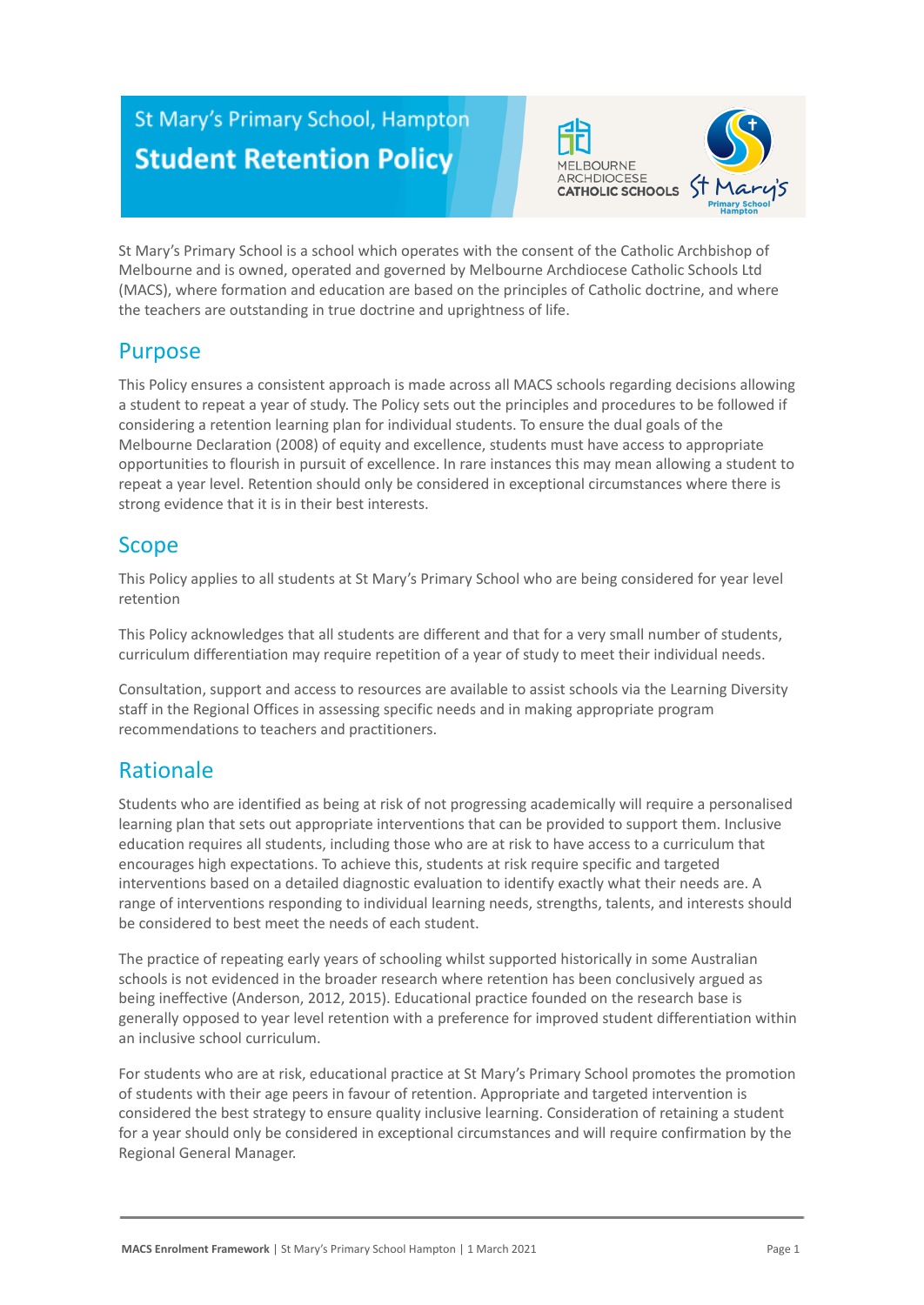## **Definitions**

- ●**Year Repetition / Retention** repeating the last year of schooling a student has been enrolled in
- ●**Late Entry** commencing school one year later than expected according to chronological age
- ●**Exception** there are some exceptions which allow students to enrol with agreement by the Principal. A student who falls within an exception automatically meets the age eligibility requirements to apply to enrol at St Mary's Primary School.
- ●**Exemption** a student who does not fall within an exception requires specific application for consideration. Exemptions from the minimum and maximum age requirements are rare, rather than being considered acceptable practice.
- ●**Parent** is a reference to Parent or Guardian

### **Principles**

Year level retention aims to redress concerns that students are unlikely to make successful progress in the next school year due to their low performance (Rathmann et al., 2020). Retention usually means a change in the learning environment with new classmates who are younger.

Research uniformly concludes that year level retention is not an effective intervention for supporting students with lower academic achievement or ensuring their socioemotional well- being (Romanes & Hunter, 2015). Retention is perceived as a critical event in a student's

schooling that may trigger profound emotions and stress and affect student wellbeing. In most research studies, retention has been linked to a decline in motivation and found to be an

ineffective intervention for later achievement and success.

In Victoria, compulsory schooling is from  $6 - 17$  years with primary schools catering for students aged 5 – 12 years and secondary schools catering for students aged 13- 18 years. In certain circumstances, some exceptions or exemptions may be granted to this age restriction. Exceptions include the enrolment of students aged 19-20 years where they are completing an approved course of study e.g. VCE over four years rather than two years to accommodate a disability.

Exceptions also include 18-year-old students changing schools in Year 12 to accommodate subject selection options or family relocation. See the MACS Retention Guidelines for the full range of available exceptions.

Exemptions may be granted in exceptional circumstances to individual students following application via the Principal to the Regional General Manager.

Students aged 13 years and over must be enrolled in a secondary school. A student can only repeat one-year level e.g. a student that repeats a four-year-old kindergarten year will be deemed to have already been retained. Maximum age requirements will also need to be considered e.g. a student aged 13 years and over must be enrolled in a secondary school.

The Student Retention policy is underpinned by the *Disability Discrimination Act 1992* (Cth) (DDA) and the associated *[Disability Standards for Education](https://www.education.gov.au/disability-standards-education-2005)* (2005) (Cth).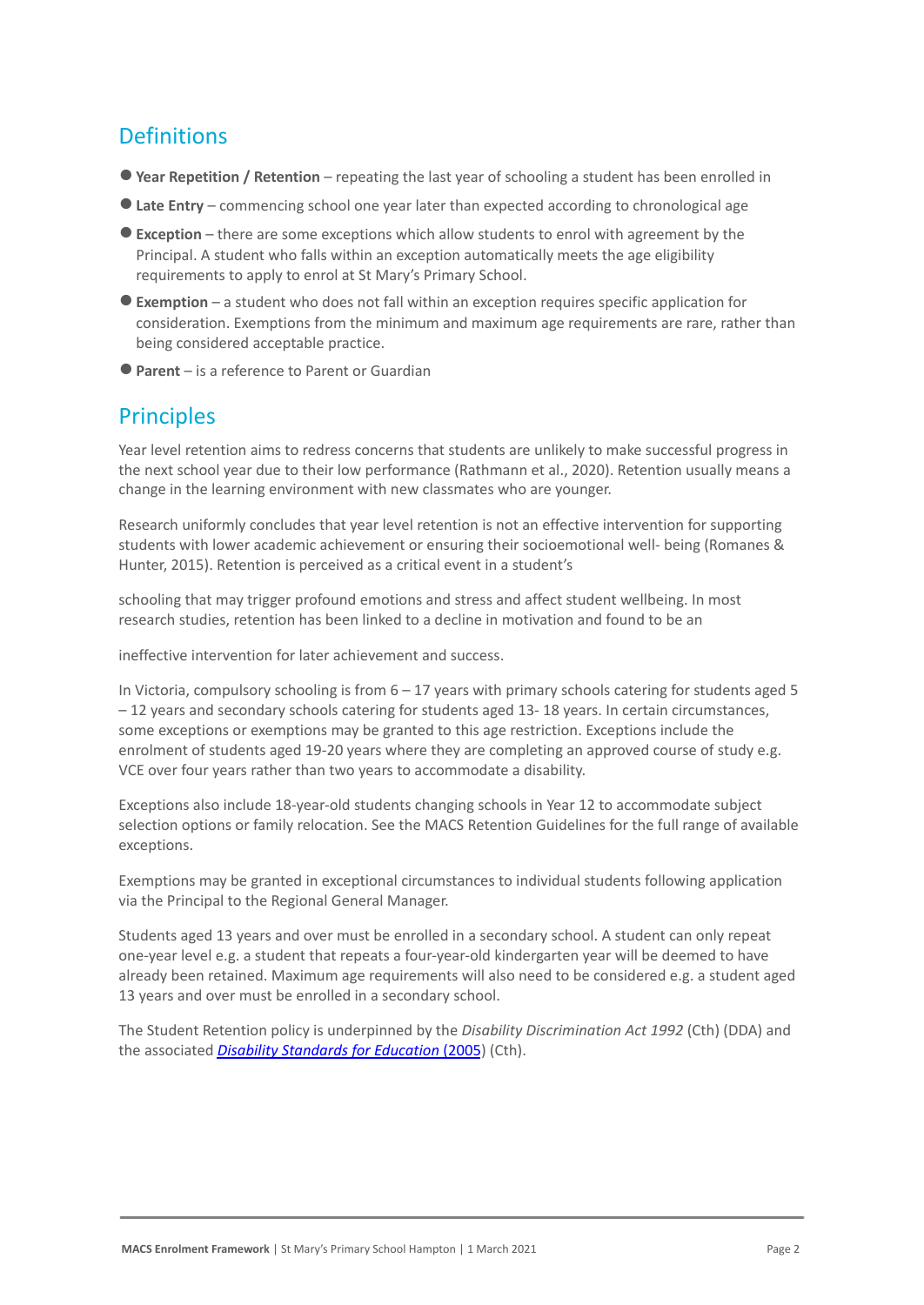### Procedures

The Student Retention Policy supports the Catholic faith by celebrating each student's uniqueness and embracing all students as respected and valued members of the learning community. The Policy acknowledges that local pastoral discretion at the School level is an important element of decision-making in regard to student retention.

#### **1. Establishment of Review committee**

- 1.1 St Mary's Primary School has established a committee to review all applications for year retention.
- 1.2 The committee consists of the Principal, Student Wellbeing Leader and Learning Diversity Leader.
- 1.3 Detailed minutes of all meetings should be kept ensuring transparency of process.

#### **2. Review of issues underpinning the request**

- 2.1 A detailed review of the issues surrounding the request for retention must be undertaken by St Mary's Primary School.
- 2.2 Evidence is to be provided of student's ability and diverse learning needs in one or more curriculum areas.
- 2.3 Additional formal assessments are to be sought if appropriate.
- 2.4 For late entry, students must meet the VRQA *Guidelines [for the Minimum Standards and](https://www.vrqa.vic.gov.au/Documents/schoolstandards.docx) [Requirements for School Registration](https://www.vrqa.vic.gov.au/Documents/schoolstandards.docx)*.

#### **3. School decision making**

- 3.1 Parents should be considered as partners during the process.
- 3.2 Where appropriate the student themselves should be involved in the decision-making process.
- 3.3 Consideration must be given to any social or emotional effects and cultural needs that may transpire as an outcome of the decision.
- 3.4 The Principal, having considered fully the views of all stakeholders and in the best interests of the student and school community will make a recommendation for retention to the Regional General Manager where this is considered in the best interests of the student.
- 3.5 All applications must be endorsed and lodged on Form 1A provided in the Appendix by the Principal in partnership with the family.

#### **4. Regional Office decision making**

- 4.1 Each Regional General Manager must establish a committee chaired by the Regional General Manager or delegate to review all minimum age exemption, maximum age exemption and retention applications.
- 4.2 Each committee must encompass expertise required to make an informed decision e.g. a Psychologist, Learning Diversity Consultant, Wellbeing Consultant and Regional Leadership Consultant/ Regional General Manager as core members.
- 4.3 Additional members should be involved to consider applications on cultural grounds e.g. Learning Consultant New Arrivals Refugee and Education Officer Aboriginal and Torres Strait Islander as applicable.
- 4.4 A rationale for the final decision must be provided on Form 1A submitted by the Principal and the outcome will be returned to the school by the Regional General Manager.